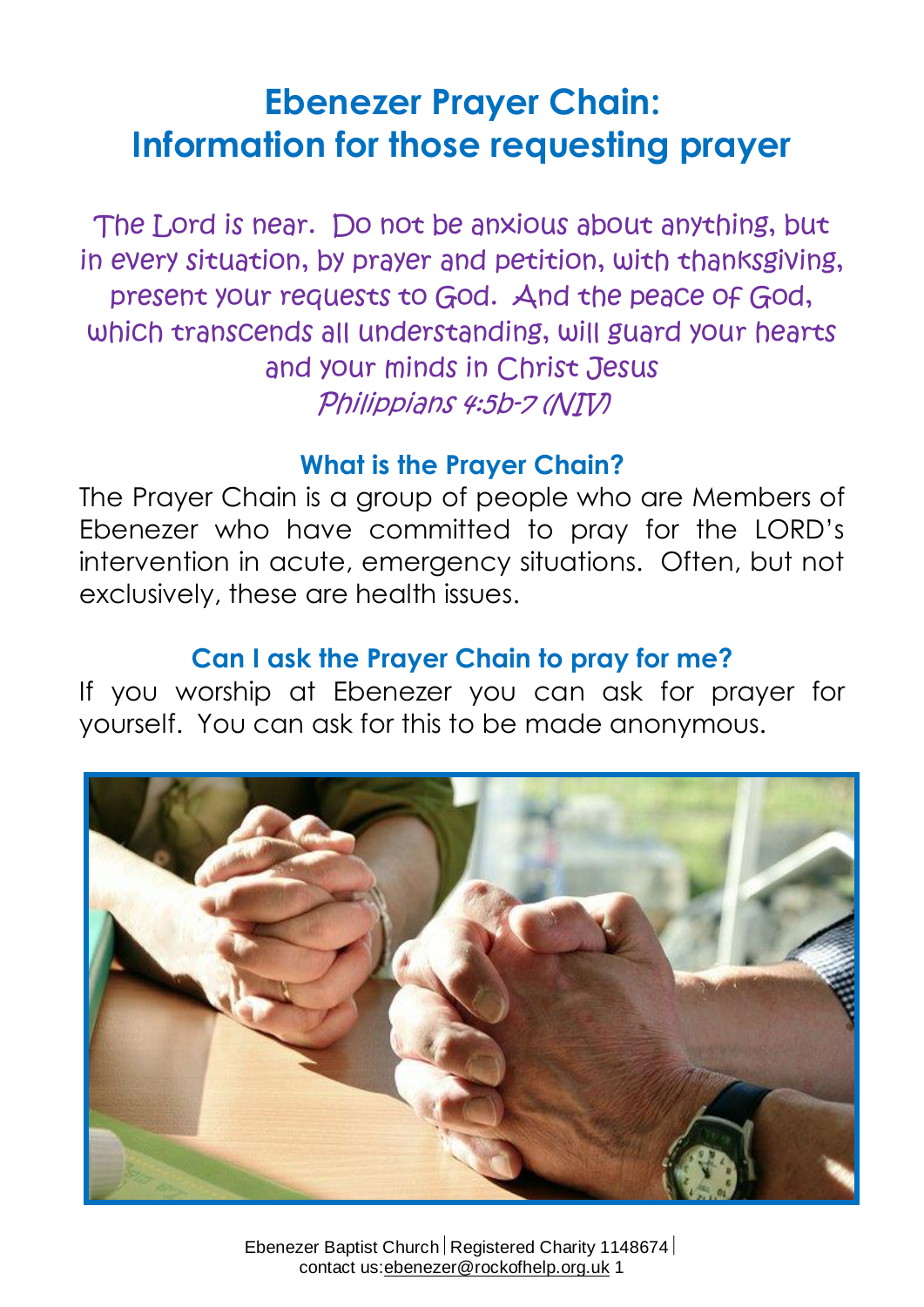# **Can I ask the Prayer Chain to pray for my family member, friend, work colleague?**

If you are asking for prayer for a family member, friend or work colleague, you *must* ask their permission to share their information. This is an opportunity to share your faith.

If you have not asked or have asked but not been given permission you *must* make the request **anonymous** (see below for an example).

May the God of hope fill you with all joy and peace as you trust in him, so that you may overflow with hope by the power of the Holy Spirit. Romans 15:13 (NIV)

## **How does it operate?**

You ring the Prayer Chain Co-ordinator (Eunice Brewster) on her mobile and describe the issue, and what the prayer request is. If it is not anonymous, the Co-ordinator will ask if you have obtained permission. If not, the request will be anonymous. The Co-ordinator then sends a text to the Prayer Chain Distributer (Viv Games), who then forwards the text to everyone on the Prayer Chain.

Everyone on the Prayer Chain commits to pray for the request.

# **What next?**

When appropriate you may ring the Co-ordinator with

- an update;
- a further prayer request;
- and/or answered prayer.

This is then texted out as above for ongoing prayer, thanksgiving, praise, as appropriate.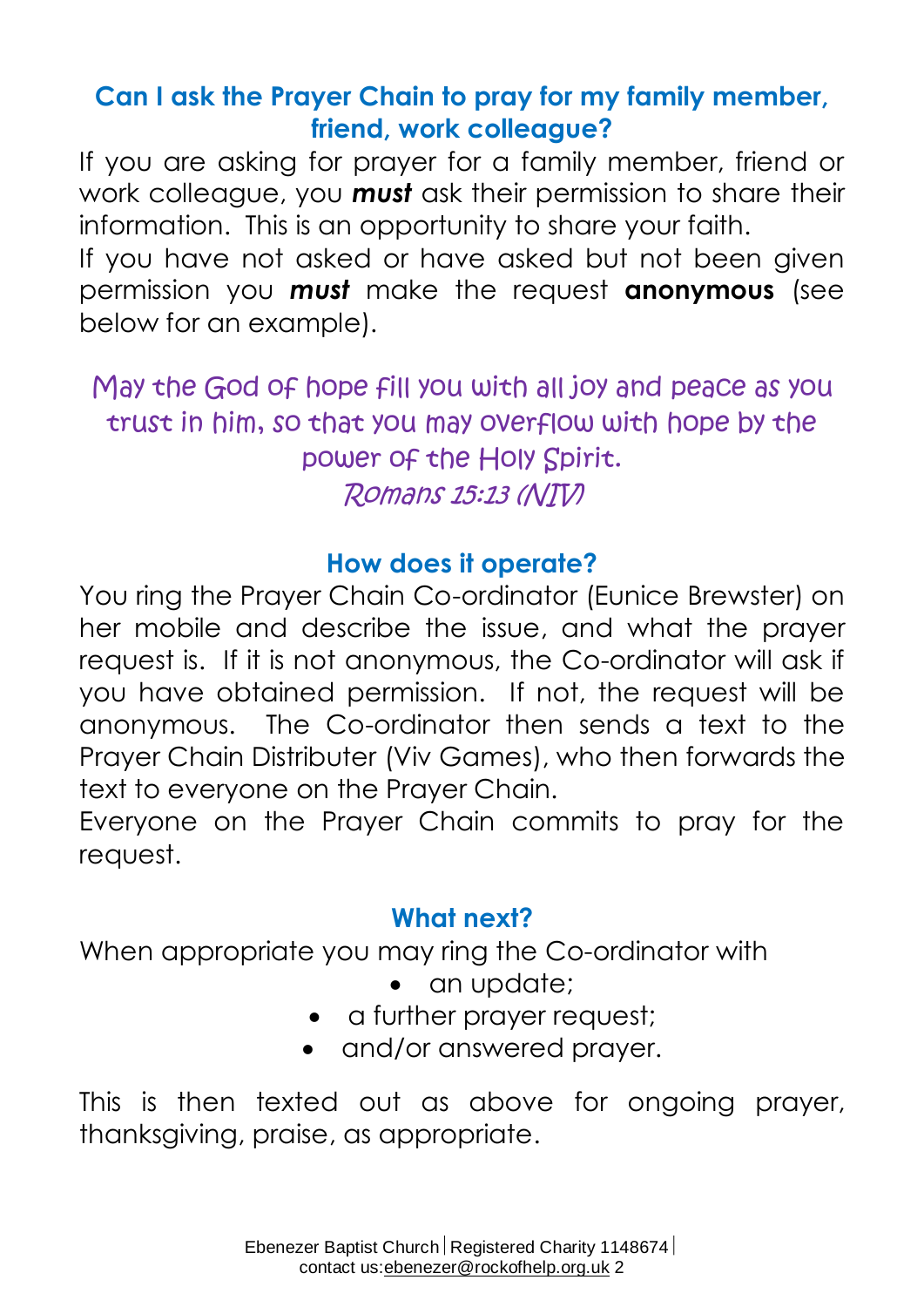## **Why do I need to ask permission to share information?**

GDPR ( General Data Protection Regulation) is to protect all EU citizens from privacy and data breaches in an increasingly data-driven world. The prayer request is personal and sensitive, and it is sent out by text, so a breach of GDPR could have serious and costly consequences for both the individual concerned and for Ebenezer (a fine of up to £20 million).

#### **Anonymous is more than not naming the person**.

Imagine that Mary wants to ask for prayer for her son, John, who is going to have an operation.

Mary hasn't had the opportunity to ask her son's permission because he has been rushed into hospital.

Can the Co-ordinator send out a request "Please pray for Mary's son who is having an operation?" **No.**

Why not? Because Mary's son hasn't given permission and he can be identified in the text even though he is not named.

The text should read "Please pray for a man who has been rushed into hospital and is going to have an operation"



Ebenezer Baptist Church Registered Charity 1148674 contact us:ebenezer@rockofhelp.org.uk 3